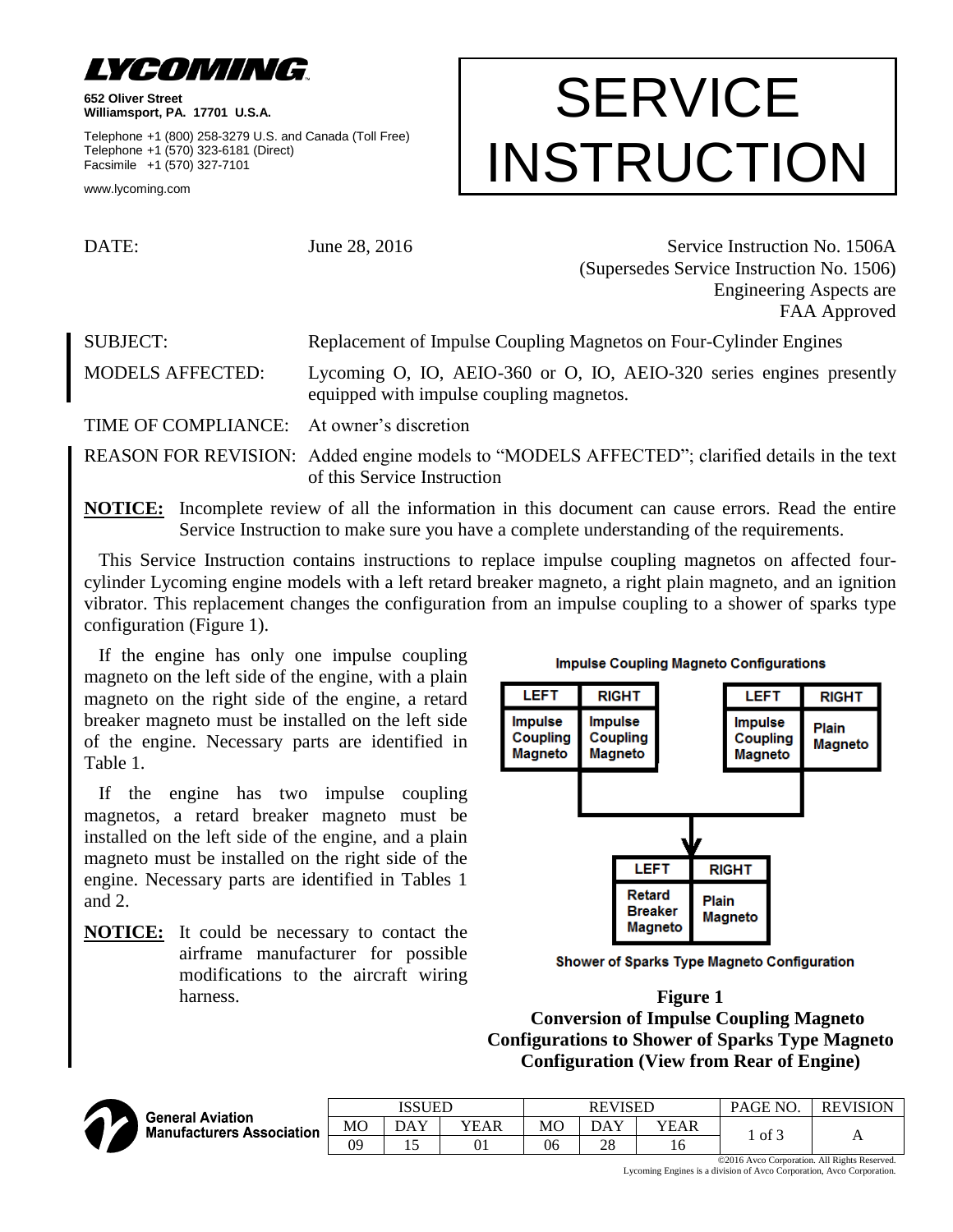#### **Table 1 Parts Necessary for Installation of Retard Breaker Magneto on Left Side of Engine**

| P/N                                                                | <b>Description</b>                  |   |  |  |  |
|--------------------------------------------------------------------|-------------------------------------|---|--|--|--|
| 31C-12                                                             | Stud - 0.3125-18 x 1.50 Long        |   |  |  |  |
| STD-1410                                                           | Nut - 0.3125-18 Plain               |   |  |  |  |
| STD-475                                                            | Washer - 0.3125 Lock - Int. Teeth   | 2 |  |  |  |
| 66M21195                                                           | Clamp - Magneto                     | 2 |  |  |  |
| 68C19622                                                           | Gear - Magneto                      | 1 |  |  |  |
| MS9245-44                                                          | Cotter Pin - 0.09 Dia. x 0.625 Long |   |  |  |  |
| STD-713                                                            | Cotter Pin - 0.09 Dia. x 0.75 Long  |   |  |  |  |
| LW-12681                                                           | Gasket - Magneto                    |   |  |  |  |
| <b>NOTICE:</b> For the retard breaker magneto, refer to the latest |                                     |   |  |  |  |
| revision of Service Instruction No. 1443 for a                     |                                     |   |  |  |  |
| complete listing of approved Slick magnetos.                       |                                     |   |  |  |  |

### **Table 2 Parts Necessary for Installation of Plain Magneto on Right Side of Engine**

| P/N        | <b>Description</b>                       |   |  |  |  |
|------------|------------------------------------------|---|--|--|--|
| 31C-12     | Stud - 0.3125-18 x 1.50 Long             | 2 |  |  |  |
| 66GP-0SANN | Magneto - Plain<br>Nut - 0.3125-18 Plain |   |  |  |  |
| STD-1410   |                                          |   |  |  |  |
| STD-475    | Washer - 0.3125 Lock - Int. Teeth        |   |  |  |  |
| 66M21195   | Clamp - Magneto<br>Gear - Magneto        |   |  |  |  |
| 68C19622   |                                          |   |  |  |  |
| MS9245-44  | Cotter Pin - 0.09 Dia. x 0.625 Long      |   |  |  |  |
| STD-713    | Cotter Pin - 0.09 Dia. x 0.75 Long       |   |  |  |  |
| LW-12681   | Gasket - Magneto                         |   |  |  |  |

The following procedures can be used to replace a left impulse coupling magneto with a left retard breaker magneto, or to replace a right impulse coupling magneto with a right plain magneto, respectively.

## **Replacement of a Left Impulse Coupling Magneto with a Left Retard Breaker Magneto**

- 1. Remove and discard the impulse coupling magneto, two nuts, two washers, two clamps, gear, cotter pin, magneto adapter, and two gaskets from the two studs on the accessory housing (Figure 2).
- 2. Remove and discard the two studs from the left side of the accessory housing (Figure 2) and install two new studs P/N 31C-12 (Figure 3) to the specified driven height of 0.94 to 0.98 in. (24 to 25 mm). If a minimum drive torque of 25 in.-lb. (2.8 Nm) cannot be reached, install the next larger size oversize studs.
- 3. Select the correct replacement retard breaker magneto based on ignition timing (Figure 3).
- 4. Install a new retard breaker magneto, two new nuts, two new washers, two new clamps, a new gear, new cotter pin, and new magneto gasket (refer to Table 1) on the new studs on the left side of the accessory housing (Figure 3).
- 5. Install a new ignition vibrator (such as a Slick Start) per the manufacturer's instructions.
- 6. Record the left retard breaker magneto installation in compliance with this Service Instruction in the engine logbook.

## **Replacement of a Right Impulse Coupling Magneto with a Right Plain Magneto**

- 1. Remove and discard the impulse coupling magneto, two nuts, two washers, two clamps, gear, cotter pin, magneto adapter, and two gaskets from the studs on the accessory housing (shown on the left side only in Figure 2 example).
- 2. Remove and discard the two studs from the right side of the accessory housing (shown on left side in Figure 2) and install two new studs P/N 31C-12 (Figure 3) to the specified driven height of 0.94 to 0.98 in. (24 to 25 mm). If a minimum drive torque of 25 in.-lb. (2.8 Nm) cannot be reached, install the next larger size oversize studs.
- 3. Install a new plain magneto, two new nuts, two new washers, two new clamps, a new gear, new cotter pin, and new magneto gasket (refer to Table 2) on the two new studs on the right side of the accessory housing (Figure 3).
- 4. Install a new ignition vibrator (such as a Slick Start) per the manufacturer's instructions.
- 5. Record the right plain magneto installation in compliance with this Service Instruction in the engine logbook.

| <b>ISSUED</b>  |         |      | <b>REVISED</b> |     |      | N <sub>O</sub><br><b>PAGE</b> | <b>REVISION</b> |      |
|----------------|---------|------|----------------|-----|------|-------------------------------|-----------------|------|
| M <sub>O</sub> | DAY     | YEAR | МO             | DAY | YEAR |                               |                 | 1506 |
| 09             | . L . J | UΙ   | 06             | 28  | ∽    | 2 of 3                        | A               | 0.1. |